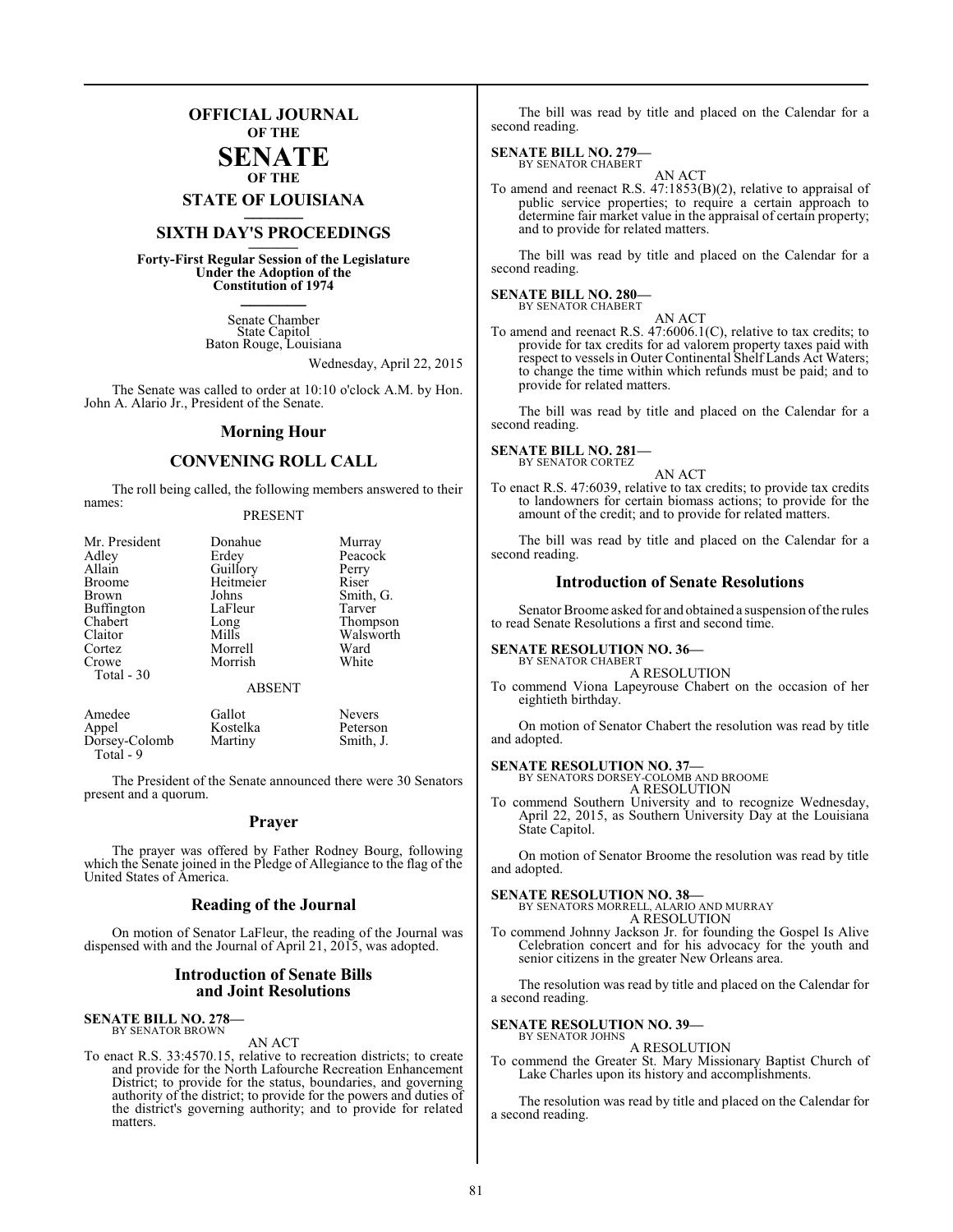### **Senator Broome in the Chair**

### **Rules Suspended**

Senator Morrell asked for and obtained a suspension of the rules to recall Senate Resolution No. 18 from the Committee on Judiciary B.

### **SENATE RESOLUTION NO. 18—**

- BY SENATORS MORRELL AND PETERSON AND REPRESENTATIVES ADAMS, WESLEY BISHOP, GISCLAIR AND PATRICK WILLIAMS A RESOLUTION
- To designate the month of April 2015 as Sexual Assault Awareness Month in the state of Louisiana and to draw attention to the need for preventive measures.

On motion of Senator Morrell the resolution was read by title and adopted.

### **Introduction of Senate Concurrent Resolutions**

### **SENATE CONCURRENT RESOLUTION NO. 50—** BY SENATOR BROWN

A CONCURRENT RESOLUTION

To support the efforts of the St. John the Baptist Parish Council and the St. John the Baptist Board of Library Control to rename the Reserve Branch Library in St. John the Baptist Parish as the Leroy D. Williams Public Library.

The resolution was read by title and placed on the Calendar for a second reading.

### **Senate Bills and Joint Resolutions on Second Reading to be Referred**

### **SENATE BILL NO. 275—** BY SENATOR MARTINY

AN ACT

To enact Chapter 68 of Title 46 of the Louisiana Revised Statutes of 1950, to be comprised of R.S. 46:2922 through 2924, and to repeal R.S. 46:2901, relative to the financing of the state Medicaid program; to authorize and provide for certification of certain public expenditures by public, nonstate, nonrural community hospitals for purposes of the program; to authorize the use of federal monies related to such certifications; to provide for an increase in Medicaid rates and uncompensated care payments for public, nonstate, nonrural community hospitals; to authorize the submission of a state Medicaid plan amendment; to provide for an effective date; and to provide for related matters.

The bill was read by title and referred by the President to the Committee on Finance.

### **SENATE BILL NO. 276—** BY SENATOR MARTINY

AN ACT

To enact R.S.  $47:301(3)(1)$ ,  $(13)(n)$ , and  $(30)$ , relative to sales and use tax of the state and statewide political subdivisions; to provide for an exclusion reducing the taxable price and taxable lease or rental price or gross receipts of certain defined equipment; to provide for effective dates; and to provide for related matters.

The bill was read by title and referred by the President to the Committee on Revenue and Fiscal Affairs.

#### **SENATE BILL NO. 277—** BY SENATOR CROWE

AN ACT

To enact Subpart I of Part II of Chapter 1 of Subtitle II of Title 47 of the Louisiana Revised Statutes of 1950, to be comprised of R.S. 47:286.1, relative to tax credits; to limit claims for certain

### **Page 2 SENATE 6th DAY'S PROCEEDINGS**

refunds filed on certain tax returns; to give a priority to certain tax credit claims; and to provide for related matters.

The bill was read by title and referred by the President to the Committee on Revenue and Fiscal Affairs.

### **Senate Resolutions on Second Reading**

**SENATE RESOLUTION NO. 35—** BY SENATOR CHABERT

A RESOLUTION

To commend and congratulate Grady Gaubert of Thibodaux on his election as chairman of the Petroleum Marketers Association of America for 2015.

On motion of Senator Chabert the resolution was read by title and adopted.

### **Senate Concurrent Resolutions on Second Reading**

### **SENATE CONCURRENT RESOLUTION NO. 46—** BY SENATOR LONG

A CONCURRENT RESOLUTION To express the right of the state of Louisiana to manage its water resources.

The concurrent resolution was read by title. Senator Long moved to adopt the Senate Concurrent Resolution.

### **ROLL CALL**

The roll was called with the following result:

### YEAS

Mr. President Erdey Murray<br>Adley Guillory Peacock Adley Guillory Peaco<br>Allain Heitmeier Perry Appel Johns<br>Broome Kostelka Broome Kostelka Smith, G.<br>Brown LaFleur Smith, J. Buffington Long Tarve<br>Claitor Martiny Ward Cortez Mills White Crowe Morrell<br>
Donahue Morrish Donahue Total - 31 Total - 0

Heitmeier Perry<br>
Iohns Riser Long Tarvei<br>
Martiny Ward<br>
Mills White

Smith, J.<br>Tarver

ABSENT

NAYS

| Amedee                     | Gallot        | Thompson  |
|----------------------------|---------------|-----------|
| Chabert                    | <b>Nevers</b> | Walsworth |
| Dorsey-Colomb<br>Total - 8 | Peterson      |           |

The Chair declared the Senate adopted the Senate Concurrent Resolution and ordered it sent to the House.

#### **SENATE CONCURRENT RESOLUTION NO. 47—** BY SENATOR ERDEY

### A CONCURRENT RESOLUTION

To urge and request public agencies to require its first responders to participate in the traffic incident management process and training program.

The concurrent resolution was read by title. Senator Erdey moved to adopt the Senate Concurrent Resolution.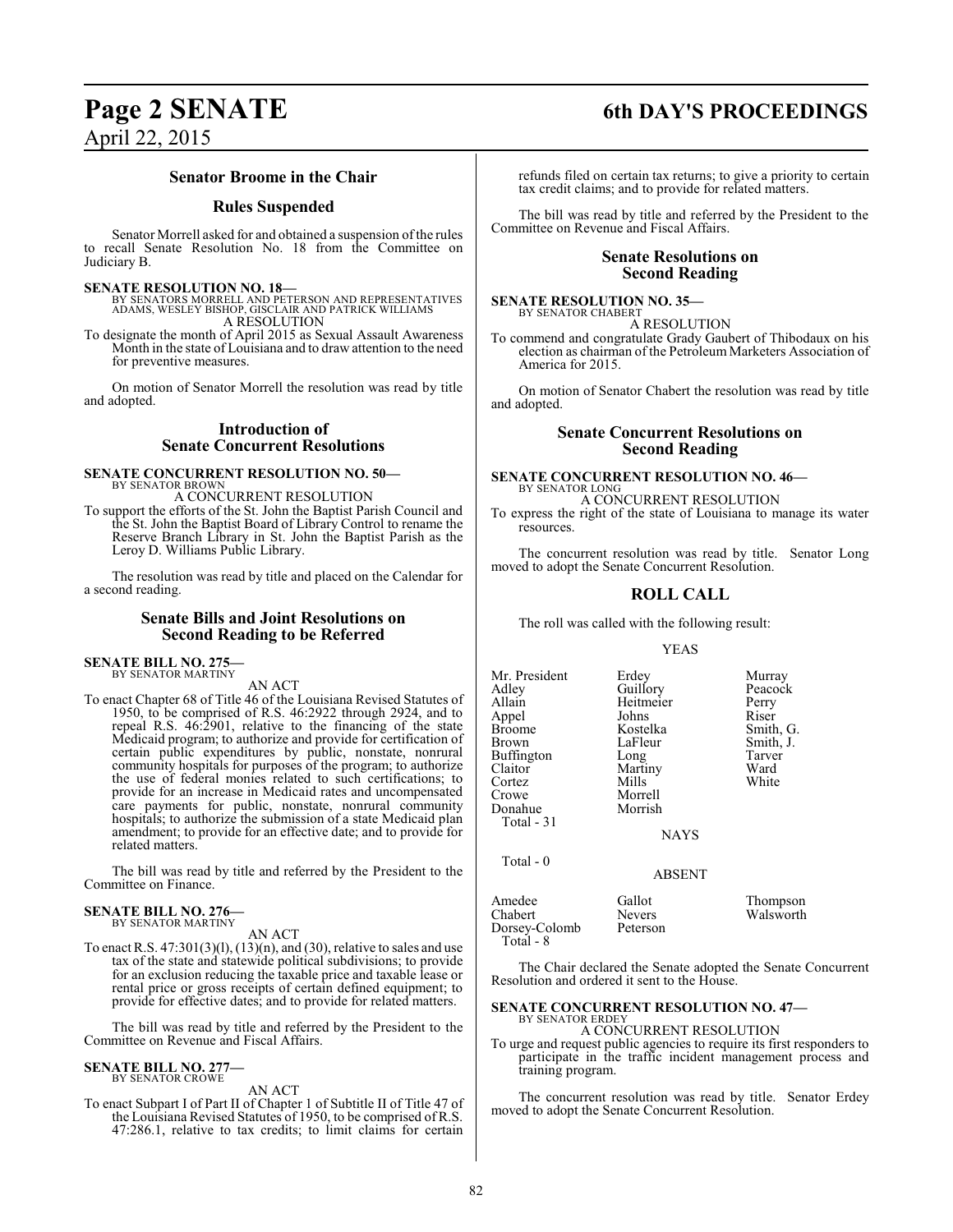# **6th DAY'S PROCEEDINGS Page 3 SENATE**

### **ROLL CALL**

The roll was called with the following result:

### YEAS

| Mr. President<br>Adley<br>Allain<br>Appel<br><b>Broome</b><br>Brown<br><b>Buffington</b><br>Chabert<br>Claitor<br>Cortez<br>Crowe<br>Donahue<br>Total - 34 | Erdey<br>Guillory<br>Heitmeier<br>Johns<br>Kostelka<br>LaFleur<br>Long<br>Martiny<br>Mills<br>Morrell<br>Morrish<br>Murray<br><b>NAYS</b> | Peacock<br>Perry<br>Peterson<br>Riser<br>Smith, G.<br>Smith, J.<br>Tarver<br>Thompson<br>Ward<br>White |
|------------------------------------------------------------------------------------------------------------------------------------------------------------|-------------------------------------------------------------------------------------------------------------------------------------------|--------------------------------------------------------------------------------------------------------|
| Total - 0                                                                                                                                                  | ABSENT                                                                                                                                    |                                                                                                        |

| Amedee<br>Dorsey-Colomb<br>Total - 5 | Gallot<br><b>Nevers</b> | Walsworth |
|--------------------------------------|-------------------------|-----------|

The Chair declared the Senate adopted the Senate Concurrent Resolution and ordered it sent to the House.

### **SENATE CONCURRENT RESOLUTION NO. 48—**

BY SENATOR ERDEY AND REPRESENTATIVE POPE A CONCURRENT RESOLUTION

To express the sincere and heartfelt condolences of the Legislature of Louisiana upon the death of Norman Alton Leggette.

The concurrent resolution was read by title. Senator Erdey moved to adopt the Senate Concurrent Resolution.

### **ROLL CALL**

The roll was called with the following result:

### YEAS

| Mr. President<br>Adley<br>Allain<br>Appel<br><b>Broome</b><br>Brown<br><b>Buffington</b><br>Chabert<br>Claitor<br>Cortez<br>Crowe<br>Total - 33<br>Total - 0 | Donahue<br>Erdey<br>Guillory<br>Heitmeier<br>Johns<br>Kostelka<br>LaFleur<br>Long<br>Martiny<br>Mills<br>Morrish<br><b>NAYS</b> | Murray<br>Peacock<br>Perry<br>Peterson<br>Riser<br>Smith, G.<br>Smith, J.<br>Tarver<br>Thompson<br>Ward<br>White |
|--------------------------------------------------------------------------------------------------------------------------------------------------------------|---------------------------------------------------------------------------------------------------------------------------------|------------------------------------------------------------------------------------------------------------------|
|                                                                                                                                                              | <b>ABSENT</b>                                                                                                                   |                                                                                                                  |
| Amedee<br>Dorsey-Colomb<br>Total - 6                                                                                                                         | Gallot<br>Morrell                                                                                                               | <b>Nevers</b><br>Walsworth                                                                                       |

The Chair declared the Senate adopted the Senate Concurrent Resolution and ordered it sent to the House.

# April 22, 2015

### **SENATE CONCURRENT RESOLUTION NO. 49—**

BY SENATORS THOMPSON, GALLOT, KOSTELKA, RISER AND<br>WALSWORTHAND REPRESENTATIVES ANDERS,CHANEY,FANNIN,<br>HOFFMANN,HUNTER,JACKSON,JEFFERSON,JAY MORRIS,PYLANT AND SHADOIN

### A CONCURRENT RESOLUTION

To commend Pilots for Patients for its invaluable philanthropic service of providing free air transportation for Louisiana patients to medical treatment facilities throughout the United States of America.

The concurrent resolution was read by title. Senator Thompson moved to adopt the Senate Concurrent Resolution.

### **ROLL CALL**

The roll was called with the following result:

### YEAS

Mr. President Erdey Peacock<br>Adley Guillory Perry Adley Guillory Perry<br>Allain Heitmeier Peterson Appel Johns<br>Broome Kostelka Buffington Long<br>Chabert Martiny Cortez Morrell Ward Donahue Total - 35

Total - 0

Morrish<br>Murray

Heitmeier Peters<br>Johns Riser Broome Kostelka Smith, G.<br>Brown LaFleur Smith, J. LaFleur Smith, J.<br>Long Tarver Chabert Martiny Thompson Claitor Mills Walsworth<br>
Cortez Morrell Ward

NAYS

ABSENT

Amedee Gallot<br>Dorsey-Colomb Nevers Dorsey-Colomb Total - 4

The Chair declared the Senate adopted the Senate Concurrent Resolution and ordered it sent to the House.

### **Message from the House**

### **ASKING CONCURRENCE IN HOUSE BILLS AND JOINT RESOLUTIONS**

### April 22, 2015

To the Honorable President and Members of the Senate:

I am directed to inform your honorable body that the House of Representatives has finally passed and asks your concurrence in the following House Bills and Joint Resolutions:

| HB No. 420 | HB No. 468 | HB No. 572 |
|------------|------------|------------|
| HB No. 674 | HB No. 699 | HB No. 592 |

HB No. 743

Respectfully submitted, ALFRED W. SPEER Clerk of the House of Representatives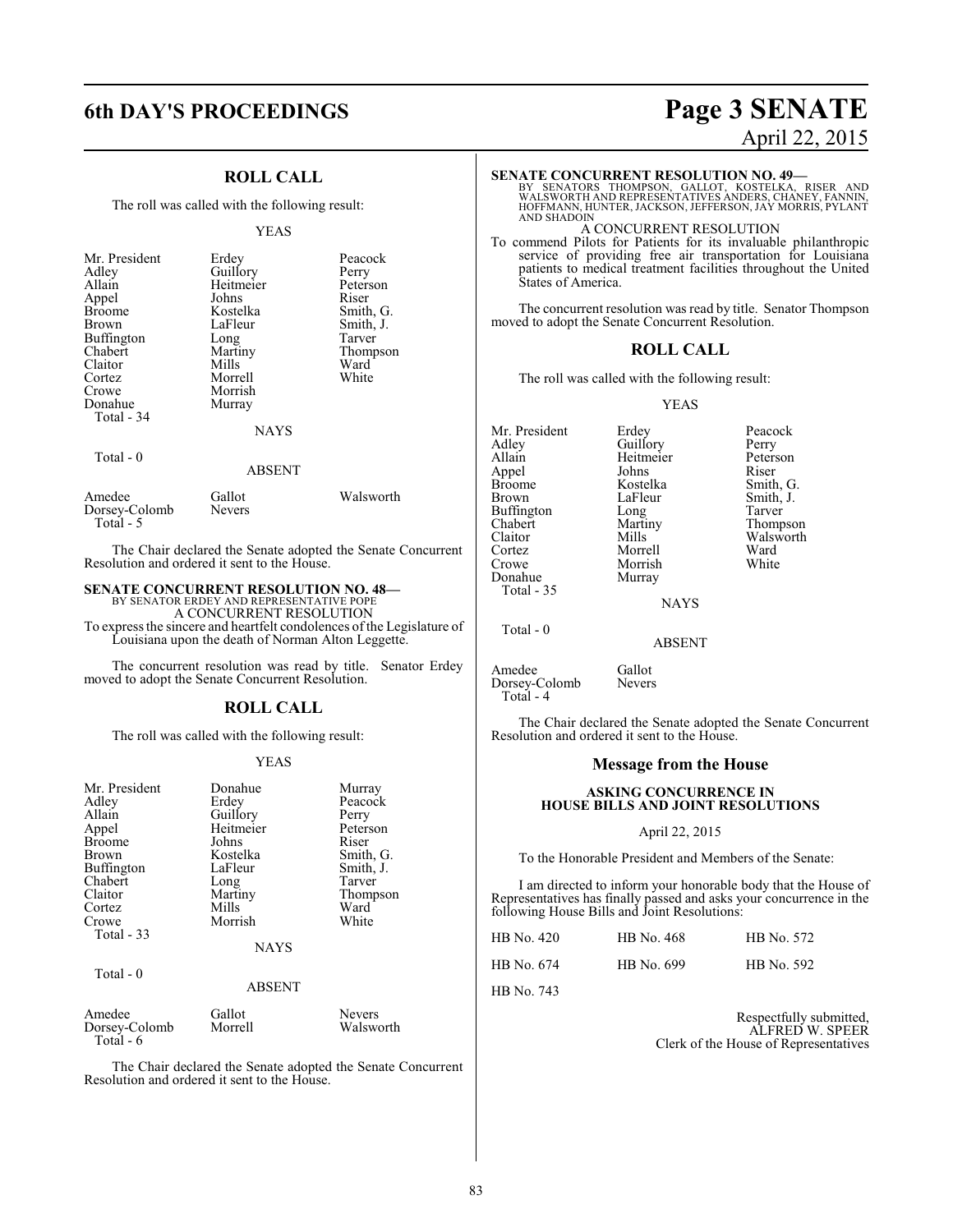# **Page 4 SENATE 6th DAY'S PROCEEDINGS**

### **Mr. President in the Chair**

### **House Bills and Joint Resolutions on First Reading**

#### **HOUSE BILL NO. 420—** BY REPRESENTATIVE HENRY BURNS

AN ACT

To designate certain portions of Louisiana highways to honor the public service of Louisiana citizens; to designate a portion of Louisiana Highway 72 as "Private First Class Joshua C. Burrows Drive"; and to designate a portion of U.S. Highway 80 as "Sergeant Craig Nelson Memorial Highway".

The bill was read by title and placed on the Calendar for a second reading.

### **HOUSE BILL NO. 468—**

BY REPRESENTATIVE NANCY LANDRY AN ACT

To amend and reenact R.S. 9:3893(A)(2)(b), relative to duties of real estate licensees representing clients; to eliminate the option of clients to waive a duty imposed on licensees; and to provide for related matters.

The bill was read by title and placed on the Calendar for a second reading.

### **HOUSE BILL NO. 572—** BY REPRESENTATIVE ARNOLD

AN ACT

To amend and reenact the heading of Part II of Chapter 6 of Title 34 of the Louisiana Revised Statutes of 1950, R.S. 34:1041, 1042(A), 1044 through 1046, and 1048, relative to steamship pilots; to provide for appointments relative to new examiners and commissioned steamship pilots; to provide for qualifications relative to steamship pilots; to provide for pilotage fees; to repeal obsolete statutory provisions; and to provide for related matters.

The bill was read by title and placed on the Calendar for a second reading.

### **HOUSE BILL NO. 592—** BY REPRESENTATIVE RITCHIE

AN ACT

To amend and reenact R.S. 8:70, 73, 75(A) and (B), 78, 201, 403,  $456(A)$ ,  $461(A)$  (introductory paragraph) and  $(2)$  and  $(B)$ ,  $462$ , 466, 506(B), and 606(A) and to enact R.S. 8:705.1, relative to cemetery authorities; to increase certain regulatory, application, and examination fees established by the Louisiana Cemetery Board; to authorize the board to impose certain fines; to provide for exempt certificates of authority; to provide for fees relative to renewal of exempt certificates of authority; to clarify provisions relative to corporate entities engaged in cemetery business; to provide relative to required content of annual reports of trustees and cemetery authorities; to provide for application requirements and fees relative to sales of cemetery space, rights of use, or interment in cemetery structures and gardens; to provide for exemptions; to provide for technical corrections; and to provide for related matters.

The bill was read by title and placed on the Calendar for a second reading.

### **HOUSE BILL NO. 674—**

BY REPRESENTATIVE WHITNEY

AN ACT To rename a portion of Louisiana Highway 24 in Gray, Louisiana, as the "Northpark Bridge"; and to provide for related matters.

The bill was read by title and placed on the Calendar for a second reading.

### **HOUSE BILL NO. 699—**

BY REPRESENTATIVE ABRAMSON AN ACT

To enact R.S. 47:463.183, relative to motor vehicle special prestige license plates; to provide for the "300<sup>th</sup> Anniversary of the City of New Orleans" special prestige license plate; to provide for creation, issuance, and design of such license plates; to provide relative to the fee and distribution of fees for such plates; to authorize the promulgation of rules and regulations relative to the creation and implementation of a special prestige license plate; and to provide for related matters.

The bill was read by title and placed on the Calendar for a second reading.

### **HOUSE BILL NO. 743—** BY REPRESENTATIVE FOIL

AN ACT To amend and reenact R.S. 12:1-202(B)(5)(introductory paragraph), 1-501(2)(b), 1-502(A)(5), 1-504(A), 1-1435(C), 1-1436(D), (E)(introductory paragraph), (1)(introductory paragraph), and (2), and  $1-1442(A)(2)$  and (C) and to enact R.S.  $12:1-140(25B)$ , 1-502(A)(7), and 1-832(D), relative to corporations; to provide with respect to articles of incorporation; to provide with respect to registered agents and service of process; to provide with respect to judicial determinations relative to withdrawing shareholders; to provide with respect to withdrawal rights; to provide for definitions; to provide for retroactivity; to provide for technical corrections; and to provide for related matters.

The bill was read by title and placed on the Calendar for a second reading.

### **Message from the House**

### **ASKING CONCURRENCE IN HOUSE CONCURRENT RESOLUTIONS**

April 21, 2015

To the Honorable President and Members of the Senate:

I am directed to inform your honorable body that the House of Representatives has finally passed and asks your concurrence in the following House Concurrent Resolutions:

 $HCR$  No. 65  $HCR$  No. 67

Respectfully submitted, ALFRED W. SPEER Clerk of the House of Representatives

### **House Concurrent Resolutions**

Senator Broome asked for and obtained a suspension ofthe rules to read House Concurrent Resolutions a first and second time.

### **HOUSE CONCURRENT RESOLUTION NO. 65—** BY REPRESENTATIVE SMITH

A CONCURRENT RESOLUTION

To commend the members of the Louisiana State Conference of the Knights of Peter Claver and Ladies Auxiliary and to designate Friday, April 24, 2015, as Louisiana Knights and Ladies of Peter Claver Day.

The resolution was read by title. Senator Broome moved to concur in the House Concurrent Resolution.

### **ROLL CALL**

The roll was called with the following result: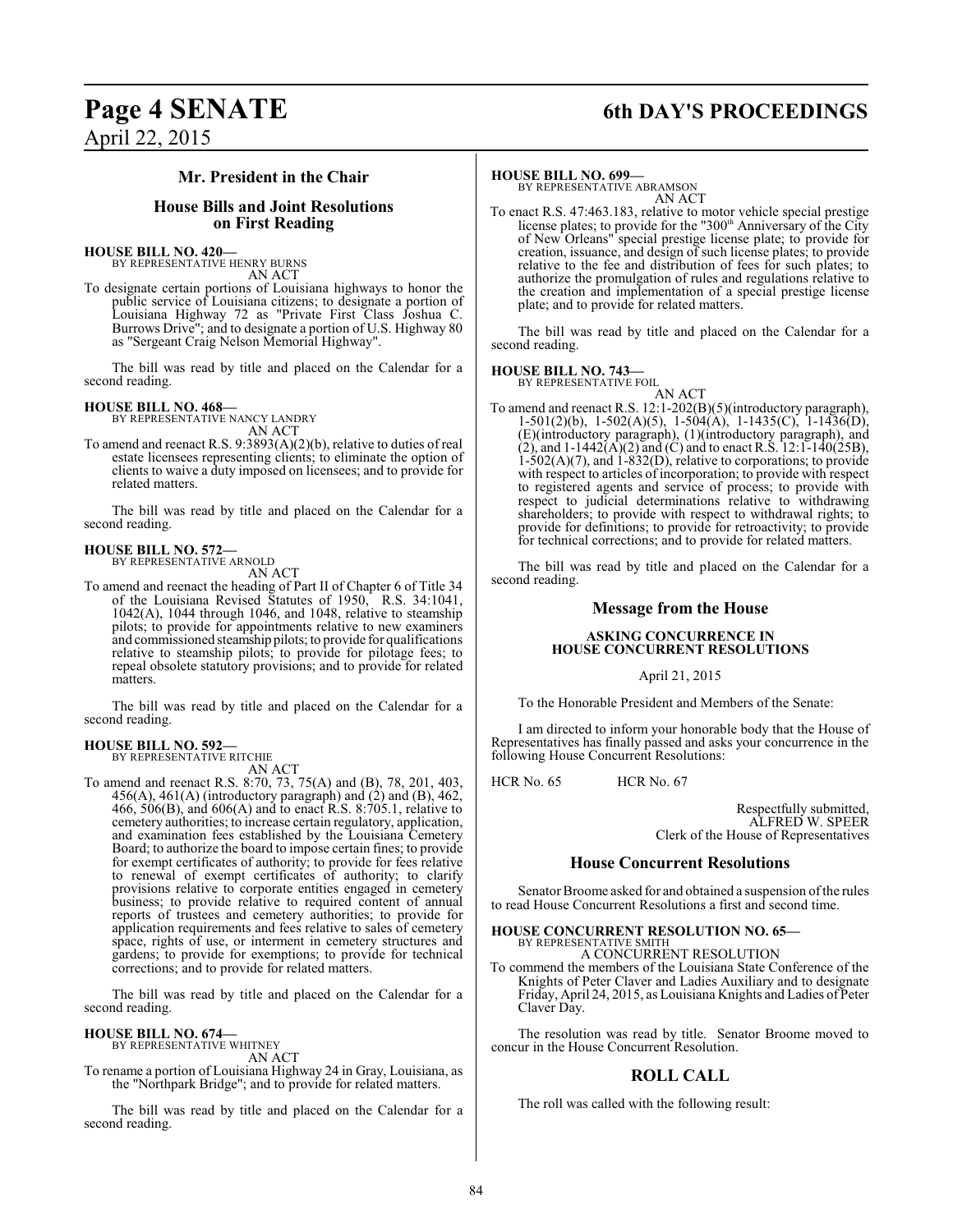### YEAS

Peterson<br>Riser

Smith, G. Smith, J.<br>Tarver

Thompson Walsworth<br>Ward

| Mr. President | Donahue       | Perry   |
|---------------|---------------|---------|
| Adley         | Erdey         | Peters  |
| Allain        | Guillory      | Riser   |
| Appel         | Johns         | Smith,  |
| <b>Broome</b> | Kostelka      | Smith,  |
| <b>Brown</b>  | Long          | Tarver  |
| Buffington    | Martiny       | Thomp   |
| Chabert       | Mills         | Walsw   |
| Claitor       | Murray        | Ward    |
| Cortez        | Peacock       | White   |
| Total - 30    |               |         |
|               | <b>NAYS</b>   |         |
| Total - 0     |               |         |
|               | <b>ABSENT</b> |         |
| $A = -1$      | $C = 11 - 4$  | $M = 1$ |

| Amedee        | Gallot    | Morrell       |
|---------------|-----------|---------------|
| Crowe         | Heitmeier | Morrish       |
| Dorsey-Colomb | LaFleur   | <b>Nevers</b> |
| Total - 9     |           |               |

The Chair declared the Senate concurred in the House Concurrent Resolution and ordered it returned to the House.

#### **HOUSE CONCURRENT RESOLUTION NO. 67—** BY REPRESENTATIVE STUART BISHOP AND SENATOR LONG A CONCURRENT RESOLUTION

To recognize Wednesday, April 22, 2015, as the third annual Resource Environmental Solutions Louisiana Tree Day at the state capitol.

The resolution was read by title. Senator Long moved to concur in the House Concurrent Resolution.

### **ROLL CALL**

The roll was called with the following result:

### YEAS

| Mr. President | Donahue     | Peacock   |
|---------------|-------------|-----------|
| Adley         | Erdey       | Perry     |
| Allain        | Guillory    | Peterson  |
| Appel         | Heitmeier   | Riser     |
| <b>Broome</b> | Johns       | Smith, G. |
| <b>Brown</b>  | Kostelka    | Smith, J. |
| Buffington    | Long        | Tarver    |
| Chabert       | Martiny     | Thompson  |
| Claitor       | Mills       | Walsworth |
| Cortez        | Morrell     | Ward      |
| Crowe         | Murray      | White     |
| Total - 33    |             |           |
|               | <b>NAYS</b> |           |
|               |             |           |

### Total - 0

### ABSENT

| Amedee<br>Dorsey-Colomb<br>Total - 6 | Gallot<br>LaFleur | Morrish<br><b>Nevers</b> |
|--------------------------------------|-------------------|--------------------------|
|--------------------------------------|-------------------|--------------------------|

The Chair declared the Senate concurred in the House Concurrent Resolution and ordered it returned to the House.

### **House Bills and Joint Resolutions on Second Reading**

### **HOUSE BILL NO. 28—**

BY REPRESENTATIVES MONTOUCET, FRANKLIN, HILL, HODGES,<br>HONORE, HOWARD, HUVAL, TERRY LANDRY, LEBAS, LEOPOLD,<br>MACK, ORTEGO, PYLANT, RICHARD, AND ST. GERMAIN AND<br>SENATOR BROWN

AN ACT

To designate a portion of Louisiana Highway 91 in Acadia Parish as the "Corporal Matthew Thomas Richard Memorial Highway"; to designate a portion of Louisiana Highway 347 in St. Martin Parish as the "Albert "Pyook" Berard Highway"; and to provide for related matters.

The bill was read by title and referred by the President to the Committee on Transportation, Highways and Public Works.

### **HOUSE BILL NO. 227—** BY REPRESENTATIVE JIM MORRIS

AN ACT

To designate the section of Interstate Highway 49 from the overpass at the interchange with U.S. Highway 71, in Caddo Parish, to the Arkansas state line in memory of Greg Wall, Professional Engineer.

The bill was read by title and referred by the President to the Committee on Transportation, Highways and Public Works.

**HOUSE BILL NO. 417—**<br>BY REPRESENTATIVES BERTHELOT, ADAMS, ANDERS, ARNOLD,<br>BARRAS, BARROW, BOUIE, BROWN, HENRY BURNS, BURRELL,<br>CARMODY, CARTER, CHANEY, CONNICK, COX, FOIL, FRANKLIN,<br>GAROPALO, GISCLAIR, HALL, HARRISON, HAVA

To enact R.S. 47:463.183, relative to motor vehicle special prestige license plates; to provide for the "Challenge ALS" special prestige license plate; to provide for creation, issuance, and design of such license plates; to provide relative to the fee and distribution of fees for such plates; to authorize the promulgation of rules and regulations relative to the creation and implementation of a special prestige license plate; and to provide for related matters.

The bill was read by title and referred by the President to the Committee on Transportation, Highways and Public Works.

### **Reports of Committees**

The following reports of committees were received and read:

### **REPORT OF COMMITTEE ON**

### **HEALTH AND WELFARE**

Senator David R. Heitmeier, O.D., Chairman on behalf of the Committee on Health and Welfare, submitted the following report:

### April 21, 2015

To the President and Members of the Senate:

I am directed by your Committee on Health and Welfare to submit the following report:

#### **SENATE CONCURRENT RESOLUTION NO. 10—** BY SENATOR CORTEZ

A CONCURRENT RESOLUTION

To recognize May 2015 as "Amyotrophic Lateral Sclerosis Awareness Month" and to memorialize the Congress of the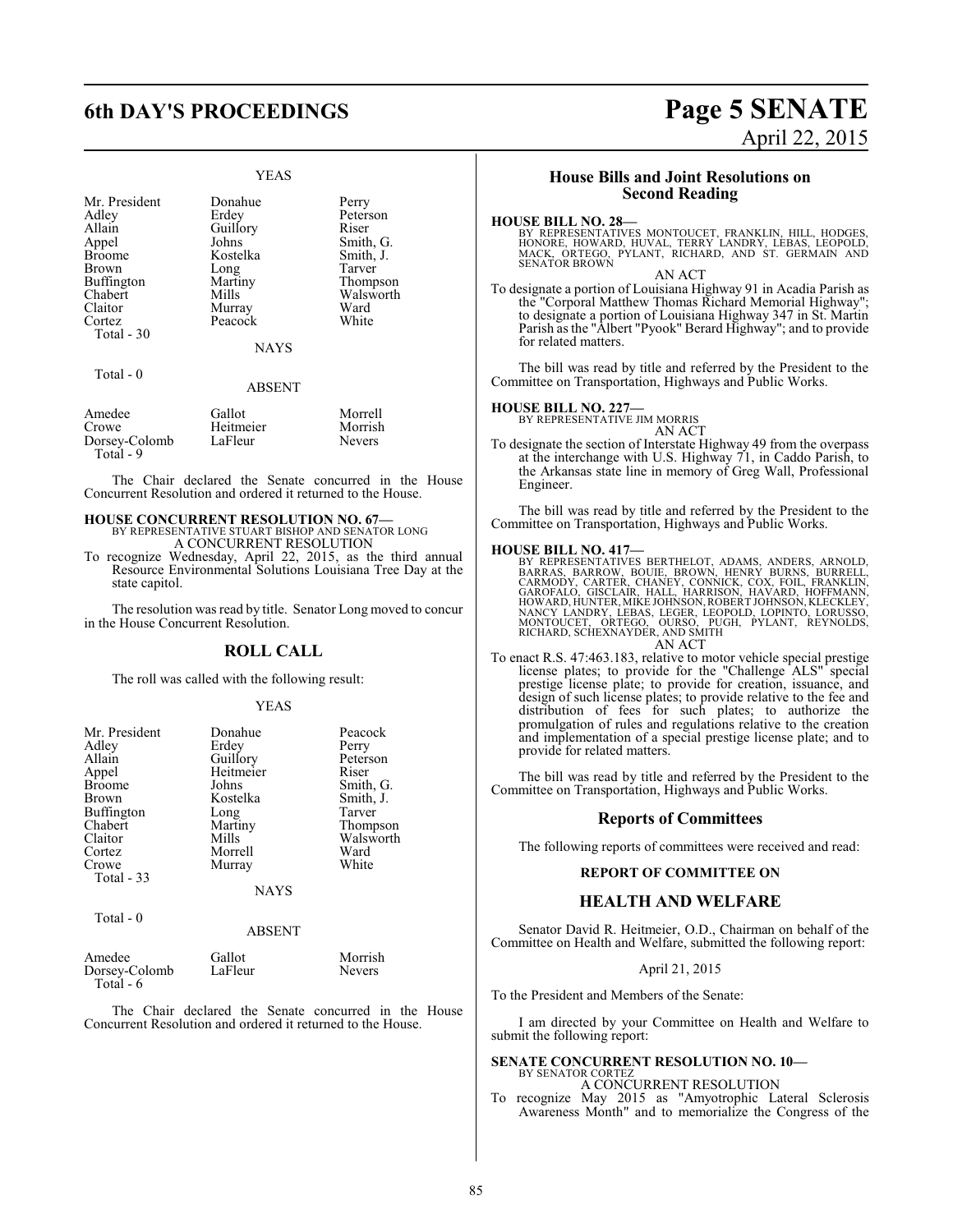# **Page 6 SENATE 6th DAY'S PROCEEDINGS**

United States to enact legislation to provide additional funding for research for the treatment and cure of Amyotrophic Lateral Sclerosis.

Reported favorably.

### **SENATE CONCURRENT RESOLUTION NO. 17—** BY SENATOR MILLS

A CONCURRENT RESOLUTION

To direct the Department of Health and Hospitals to evaluate and report to the Senate and House committees on health and welfare the health benefits and costs of adding Krabbe disease to the list of mandatory screenings performed on newborns when it is recommended by the United States Department of Health and Human Services Discretionary Advisory Committee on Heritable Disorders in Newborns and Children, the American College of Medical Genetics, and the Louisiana Newborn Screening Advisory Committee.

Reported favorably.

### **SENATE CONCURRENT RESOLUTION NO. 19—**

BY SENATOR MILLS A CONCURRENT RESOLUTION

To direct the Louisiana Physical Therapy Board to create the Physical Therapy Patient Access Review Committee.

Reported with amendments.

### **SENATE CONCURRENT RESOLUTION NO. 21—** BY SENATOR BROOME

A CONCURRENT RESOLUTION

To urge and request the Capital Area Human Services District to develop and operate a crisis stabilization unit to serve the Capital Region and to urge community leaders, local governments of the Capital Region, the state, and healthcare providers to collaborate, identify, and develop a blended approach to finance services provided by the crisis stabilization unit to individuals without a payor source or a means to pay for their mental health care.

Reported favorably.

#### **SENATE BILL NO. 39—** BY SENATOR MILLS

AN ACT

To amend and reenact R.S. 37:3461, 3462, 3463(A), 3464, 3467, 3469, 3470, 3471(A), 3472, 3473, 3474.1(A)(1), (2), and (5) and (B), 3474.2(A)(1) and (2), 3474.3(A), 3474.4, 3475, 3477(A), (D), and (E), 3478(A) and (B), 3480, 3481, and 3482 and to repeal R.S. 37:3474, relative to theLouisiana Board of Drug and Device Distributors; to provide definitions; to change the name ofthe board; to provide for the qualifications of board members; to provide duties and powers of the board; to provide for licensure requirements; to provide for inspections by the board; to provide for reinspection of distribution and sales facilities; to provide authority for the board to waive inspection; to provide authority for the board to discipline; to provide the board authority to take enforcement actions against non-licensees; to provide for injunction proceedings; to provide for a board order to quarantine a legend drug or legend device; to provide for annual renewal of a license; to provide for authorization for the board to obtain criminal history record information; to provide for unlawful participation; to provide for unauthorized sales; to provide for mandatory reporting; to provide for applicability of the practice act; to repeal provisions related to manufacturer distribution of legend drugs and legend devices; to provide for an effective date; and to provide for related matters.

Reported with amendments.

### **SENATE BILL NO. 68—**

BY SENATOR BUFFINGTON AN ACT

To amend and reenact R.S. 40:2116(D)(2), relative to facility need review; to provide for an extension to the moratorium on additional beds for nursing facilities; and to provide for related matters.

Reported favorably.

#### **SENATE BILL NO. 109—** BY SENATOR JOHNS

AN ACT

To amend and reenact R.S. 40:1300.361(A)(2), 1300.362, and 1300.363, relative to Medicaid reporting; to provide for reporting measures regarding the Medicaid managed care program; to provide for reporting measures regarding the Louisiana Behavioral Health Partnership program; to provide for an integration report of the Louisiana Behavioral Health Partnership program; to provide for an effective date; and to provide for related matters.

Reported with amendments.

Respectfully submitted, DAVID R. HEITMEIER, O.D. Chairman

### **Senate Bills and Joint Resolutions on Second Reading Reported by Committees**

**SENATE BILL NO. 55—** BY SENATOR RISER

AN ACT To amend and reenact R.S. 3:4274(B) and 4301, relative to forestry; to provide relative to the powers of the Louisiana Forestry Commission; to provide relative to forest tree seedling nurseries; to eliminate certain nursery requirements; and to provide for related matters.

Reported favorably by the Committee on Agriculture, Forestry, Aquaculture, and Rural Development. The bill was read by title, ordered engrossed and passed to a third reading.

**SENATE BILL NO. 59—** BY SENATOR WARD

AN ACT

To amend and reenact R.S. 22:807, relative to withdrawals of deposits; to provide for the withdrawal of deposits by domestic insurers; and to provide for related matters.

Reported with amendments by the Committee on Insurance.

### **SENATE COMMITTEE AMENDMENTS**

Amendments proposed by Senate Committee on Insurance to Original Senate Bill No. 59 by Senator Ward

AMENDMENT NO. 1

On page 1, line 7, after "R.S. 22:801" insert "**through 808**"

AMENDMENT NO. 2

On page 1, line 9, change "**808**" to "**this Section**"

### AMENDMENT NO. 3

On page 1, line 10, after "R.S. 22:341." insert: "**In the case of a domestic insurer placed in rehabilitation or liquidation by the commissioner, the deposit required by R.S.22:808 shall be surrendered to the receiver pursuant to an order of the receivership court. Upon release from rehabilitation or liquidation, the insurer shall comply with all applicable provisions of this Part.**"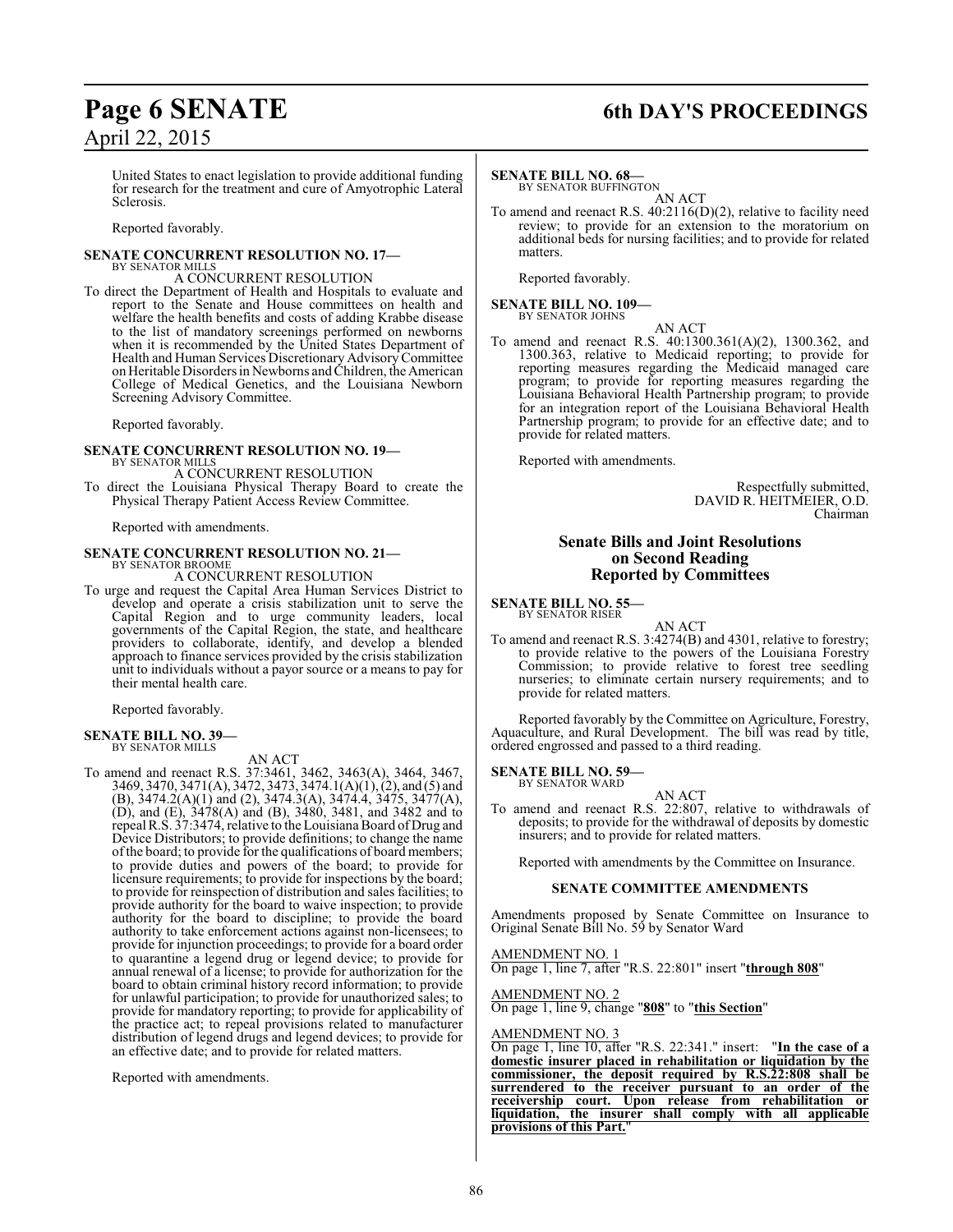## **6th DAY'S PROCEEDINGS Page 7 SENATE**

On motion of Senator Morrish, the committee amendment was adopted. The amended bill was read by title, ordered engrossed and passed to a third reading.

### **SENATE BILL NO. 64—** BY SENATOR MARTINY

AN ACT

To amend and reenact R.S. 6:303(A), relative to banks and banking; to provide for the sale of excess reserves; to provide certain terms and conditions; and to provide for related matters.

Reported favorably by the Committee on Commerce, Consumer Protection, and International Affairs. The bill was read by title, ordered engrossed and passed to a third reading.

## **SENATE BILL NO. 79—** BY SENATOR ALLAIN

AN ACT

To enact R.S. 30:29.2, relative to the remediation of oilfield sites and exploration and production sites; to provide alternative dispute resolution in lawsuits involving the remediation of oilfield sites and exploration and production sites; to authorize the court to compel nonbinding mediation; to provide for the payment of mediation fees and expenses; to provide terms, conditions, requirements, and effects; to provide for effectiveness; and to provide for related matters.

Reported favorably by the Committee on Judiciary A. The bill was read by title, ordered engrossed and passed to a third reading.

#### **SENATE BILL NO. 83—** BY SENATOR WHITE

AN ACT

To enact R.S.  $37:36(E)(1)(y)$  and (z), relative to provisional licenses for ex-offenders; to provide for provisional licenses for certain occupations; to provide for exceptions; and to provide for related matters.

Reported favorably by the Committee on Commerce, Consumer Protection, and International Affairs. The bill was read by title, ordered engrossed and passed to a third reading.

### **SENATE BILL NO. 154—**

BY SENATOR GARY SMITH AN ACT

To amend and reenact R.S. 22:1921 and 1922, relative to the division of fraud within the Department of Insurance; to provide with respect to licenses and certificates of authority; to provide for the requirement of fingerprinting of applicants; and to provide for related matters.

Reported favorably by the Committee on Insurance. The bill was read by title, ordered engrossed and passed to a third reading.

### **SENATE BILL NO. 178—** BY SENATOR AMEDEE

AN ACT

To amend and reenact R.S. 3:4201(3) and 4215(B) and to enact R.S. 3:4201(23), relative to meat and poultry inspection; to provide relative to definitions; to provide for certain exemptions to inspection requirements; and to provide for related matters.

Reported with amendments by the Committee on Agriculture, Forestry, Aquaculture, and Rural Development.

### **SENATE COMMITTEE AMENDMENTS**

Amendments proposed by Senate Committee on Agriculture, Forestry, Aquaculture, and Rural Development to Original Senate Bill No. 178 by Senator Amedee

AMENDMENT NO. 1

On page 2, line 3, between "**of**" and "**products**" insert "**meat**"

### AMENDMENT NO. 2

On page 2, line 20, between "**carrier**" and "**provided**" insert a comma "**,**"

### AMENDMENT NO. 3

On page 2, at the end of line 20, change "**.**" to "."

On motion of Senator Thompson, the committee amendment was adopted. The amended bill was read by title, ordered engrossed and passed to a third reading.

**SENATE BILL NO. 182—** BY SENATORS THOMPSON, APPEL, CORTEZ AND WHITE AN ACT

To enact Chapter 8-G-1 of Title 45 of the Louisiana Revised Statutes of 1950, to be comprised of R.S. 45:844.9 and 844.10, relative to wireless telecommunications devices; to provide for disclosure of location of a wireless telecommunications device under certain circumstances to law enforcement agencies; to provide for immunity; to provide for definitions, terms, conditions, and procedures; and to provide for related matters.

Reported with amendments by the Committee on Commerce, Consumer Protection, and International Affairs.

### **SENATE COMMITTEE AMENDMENTS**

Amendments proposed by Senate Committee on Commerce, Consumer Protection and International Affairs toOriginal Senate Bill No. 182 by Senator Thompson

### AMENDMENT NO. 1

On page 1, delete line 4 and insert: devices; to provide relative to certain commercial mobile services; to provide for disclosure of device location information"

### AMENDMENT NO. 2

On page 1, line 5, delete "device"

AMENDMENT NO. 3

On page 1, line 12, delete "**Wireless telecommunications**" and insert "**Commercial mobile service**"

### AMENDMENT NO. 4

On page 1, delete lines 16 and 17 and insert:

"**B. Upon receipt of an electronic or other written request of a law enforcement agency, a provider of commercial mobile services, as defined by 47 U.S.C. 332(d), shall provide device location**"

AMENDMENT NO. 5 On page 2, line 1, change "**wireless telecommunications device**" to "**commercial mobile service device**"

### AMENDMENT NO. 6

On page 2, lines 3 and 4, change "**wireless telecommunications**" to "**commercial mobile service**"

### AMENDMENT NO. 7

On page 2, line 6, change "**an individual**" to "**the user of the commercial mobile service device**"

AMENDMENT NO. 8

On page 2, delete line 7 and insert: "**C.(1) All providers of commercial mobile services registered to do**"

AMENDMENT NO. 9 On page 2, lines 11 and 12, change "**Subsection A of this Section. Such**" to "**the provisions of this Chapter. The**"

AMENDMENT NO. 10 On page 2, line 13, change "**or**" to "**and**"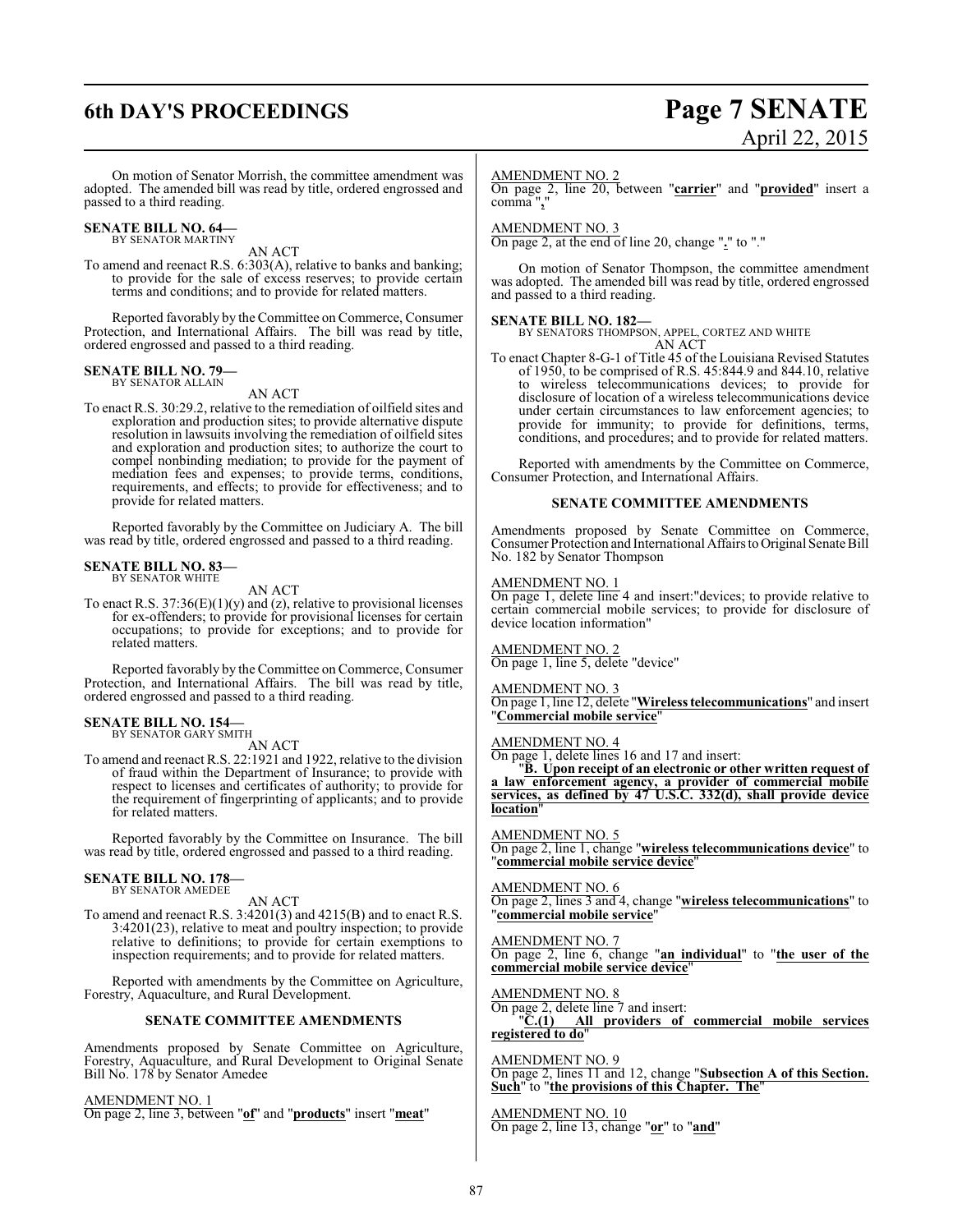## **Page 8 SENATE 6th DAY'S PROCEEDINGS**

AMENDMENT NO. 11

On page 2, delete lines 15 through 17 and insert: "**emergency contact information for all providers of commercial mobile services and shall make such information immediately available to all law enforcement agencies in the state.**"

### AMENDMENT NO. 12

On page 2, delete line 21 and insert: "**in this Chapter shall prohibit a provider of commercial mobile services**"

### AMENDMENT NO. 13

On page 2, delete lines 24 through 29 and on page 3, delete lines 1 and 2 and insert:

**E. Any release of information made in accordance with the provisions of this Chapter shall be made in a manner respectful of a user's right to privacy as provided by law.**"

**§844.10. Immunity for providers of commercial mobile services No person shall have a cause of action against any provider of commercial mobile services, its officers, employees, agents, or other**"

On motion of Senator Martiny, the committee amendment was adopted. The amended bill was read by title, ordered engrossed and passed to a third reading.

**SENATE BILL NO. 183—** BY SENATORS THOMPSON, ALLAIN AND LONG AN ACT

To enact Chapter 1-A of Title 3 of the Louisiana Revised Statutes of 1950, to be comprised of R.S. 3:41 through 47, relative to the regulation of unmanned aerial systems in agricultural commercial operations; to provide for definitions; to authorize the commissioner to adopt rules; to provide for license and registration requirements; to provide relative to the operation of unmanned aerial systems; to provide for violations; to authorize the commissioner to issue stop orders; to provide for penalties; and to provide for related matters.

Reported with amendments by the Committee on Agriculture, Forestry, Aquaculture, and Rural Development.

### **SENATE COMMITTEE AMENDMENTS**

Amendments proposed by Senate Committee on Agriculture, Forestry, Aquaculture, and Rural Development to Original Senate Bill No. 183 by Senator Thompson

AMENDMENT NO. 1 On page 2, line 2, between "**fowl**" and "**plants**" change "**or**" to "**and**"

AMENDMENT NO. 2 On page 2, line 20, change "**craft**" to "**aircraft**"

AMENDMENT NO. 3 On page 5, line 1, change "**The**" to "**A**"

On motion of Senator Thompson, the committee amendment was adopted. The amended bill was read by title, ordered engrossed and passed to a third reading.

### **SENATE BILL NO. 208—** BY SENATOR RISER

AN ACT

To amend and reenact R.S. 9:1551 and R.S. 37:876 and to enact R.S. 8:1(20.1) and 655(D), relative to human remains; to provide relative to the release and disposition of human remains; to provide for definitions; to provide relative to the disposition of human remains in the possession of a funeral establishment or healthcare facility; to provide relative to abandoned human remains; to provide relative to the authorized agent for cremation; and to provide for related matters.

Reported with amendments by the Committee on Judiciary A.

### **SENATE COMMITTEE AMENDMENTS**

Amendments proposed by Senate Committee on Judiciary A to Original Senate Bill No. 208 by Senator Riser

### AMENDMENT NO. 1

On page 2, delete lines 28 and 29 and insert: "sufficient value to defray the expenses of burial, the coroner shall cause the body to be interred within thirty days **sufficient value to defray the expenses of disposition, the coroner shall arrange for disposition of the remains within thirty days**, preferably by a recognized"

On motion of Senator Claitor, the committee amendment was adopted. The amended bill was read by title, ordered engrossed and passed to a third reading.

**SENATE BILL NO. 242—** BY SENATORS MORRELL AND PETERSON AND REPRESENTATIVES ADAMS, WESLEY BISHOP, GISCLAIR AND PATRICK WILLIAMS AN ACT

To enact R.S. 15:623, relative to criminal justice agencies; to require criminal justice agencies to annually submit a report on certain information relative to sexual assault collection kits and sexually-oriented criminal offenses; and to provide for related matters.

Reported with amendments by the Committee on Judiciary B.

### **SENATE COMMITTEE AMENDMENTS**

Amendments proposed by Senate Committee on Judiciary B to Original Senate Bill No. 242 by Senator Morrell

### AMENDMENT NO. 1

On page 1, line 9, change "**January**" to "**February**"

AMENDMENT NO. 2

On page 1, line 11, after "**year**" insert: "**to the Louisiana Commission on Law Enforcement and the Administration of Criminal Justice**"

### AMENDMENT NO. 3

On page 1, line 13, after "**(2)**" delete the remainder of the line and insert: "**The status of each sexually-oriented criminal offense reported.**"

AMENDMENT NO. 4

On page 1, between lines 14 and 15, insert:

"**(4) The number of reported sexual assault collection kits requiring analysis.** 

**(5) The number of reported sexual assault collection kits received.**

**(6) The number of unreported sexual assault collection kits received.**

**(7) The number of reported sexual assault collection kits that were untested due to judicial or investigative reasons.**

**(8) Written notification if Paragraphs (A)(1), (5), and (6) of this Subsection are not applicable to the criminal justice agency or department.**"

### AMENDMENT NO. 5

On page 1, line 15, after "**B.**" delete the remainder of the line and delete lines 16 and 17 and insert: "**By February fifteenth of each year, each crime laboratory shall report the number of sexual assault collection kits in their backlog for the prior calendar year to the Louisiana Commission on Law Enforcement and the Administration of Criminal Justice.**"

### AMENDMENT NO. 6

On page 2, delete lines 1 through 6

### AMENDMENT NO. 7

On page 2, line 7, change "**E.**" to "**C.**" and after "**year,**" delete the remainder of the line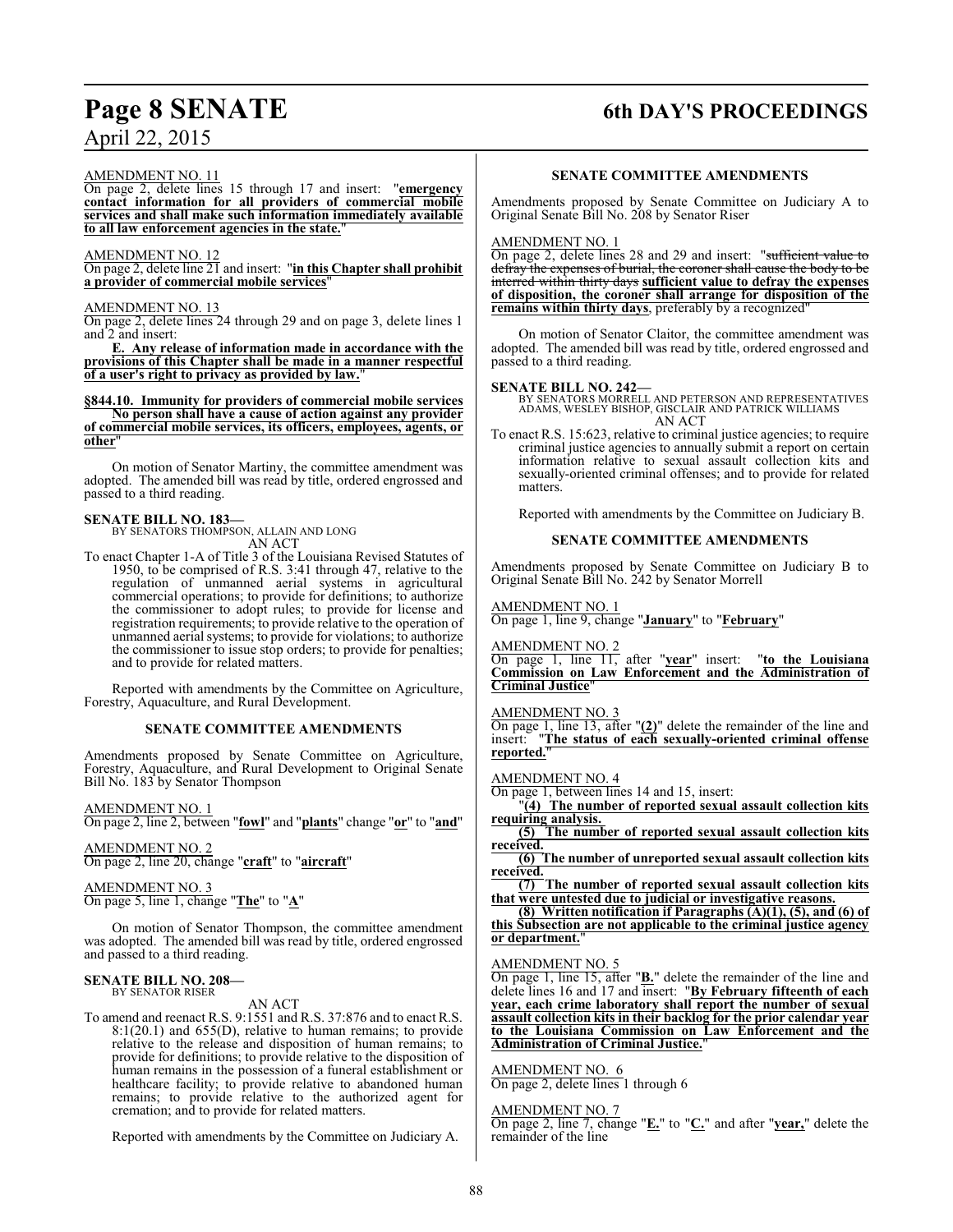# **6th DAY'S PROCEEDINGS Page 9 SENATE**

# April 22, 2015

AMENDMENT NO. 8 On page 2, delete line 8 and insert: "**the Louisiana Commission on Law Enforcement and the Administration of Criminal Justice**"

AMENDMENT NO. 9 On page 2, at the beginning of line 9, delete "**Auditor**" and change "**Subsection A**" to "**Subsections A and B**"

AMENDMENT NO. 10

On page 2, line 13, after "**agency**" insert "**, including each college and university campus police department and each crime** laboratory,

AMENDMENT NO. 11 On page 2, line 14, change "**Subsection A**" to "**Subsections A and B**"

AMENDMENT NO. 12 On page 2, delete lines 15 through 18

AMENDMENT NO. 13 On page 2, at the beginning of line 19, change "**F.**" to "**D.**"

AMENDMENT NO. 14

On page 2, between lines 26 and 27 insert :

"**(2) "Reported sexual assault collection kit" means a kit that contains a human biological specimen or specimens collected during a forensic medical examination from the victim of a sexually-oriented criminal offense who reported the crime to law enforcement.**"

AMENDMENT NO. 15

On page 2, at the beginning of line 27, change "**(2)**" to "**(3)**" and after "**means a**" insert " **kit that is designed to assist in the preservation of a** "

AMENDMENT NO. 16 On page 2, line 28, delete "**by a health care provider**"

AMENDMENT NO. 17 On page 3, at the beginning of line 1, change "**(3)**" to "**(4)**"

AMENDMENT NO. 18

On page 3, between lines 3 and 4 insert:

"**(5) "Unreported sexual assault collection kit" means a kit that contains a human biological specimen or specimens collected during a forensic medical examination from the victim of a sexually-oriented criminal offense who declined to report the crime to law enforcement.** 

On motion of Senator Morrell, the committee amendment was adopted. The amended bill was read by title, ordered engrossed and passed to a third reading.

### **SENATE BILL NO. 263—**

BY SENATORS THOMPSON, BROOME, DORSEY-COLOMB, GUILLORY,<br>KOSTELKA, LONG, JOHN SMITH AND WARD<br>AN ACT

To amend and reenact R.S.  $51:481(A)$  and  $(B)(1)$  and  $(3)$ , and 482(A), (B), and (C); and to enact R.S. 51:481(B)(5), 481.1, 483.1, and 490.1, relative to repurchase of farm, industrial, and

law and garden equipment by wholesaler; to provide for definitions; to provide for agreements between a dealer and an agent; to provide for termination and cancellation of agreements; to provide for remedies; to provide for indemnity; to provide for liability; to provide certain terms, conditions, and procedures; and to provide for related matters.

Reported with amendments by the Committee on Agriculture, Forestry, Aquaculture, and Rural Development.

### **SENATE COMMITTEE AMENDMENTS**

Amendments proposed by Senate Committee on Agriculture, Forestry, Aquaculture, and Rural Development to Original Senate Bill No. 263 by Senator Thompson

AMENDMENT NO. 1 On page 1, line 2, after "482" delete " $(A)$ ,  $(B)$ , and  $(C)$ "

AMENDMENT NO. 2  $\overline{\text{On page 1, line 10, after "482" delete " (A), (B), and (C) }}$ 

On motion of Senator Thompson, the committee amendment was adopted. The amended bill was read by title, ordered engrossed and passed to a third reading.

### **Senate Resolutions on Second Reading Reported by Committees**

**SENATE RESOLUTION NO. 12—** BY SENATOR MORRELL

A RESOLUTION

To continue the Pretrial Service Commission, as created by Senate Resolution 150 of the 2014 Regular Session of the Legislature of Louisiana, by providing for a new deadline for the commission tomake recommendations for policy and legislative changes.

Reported favorably by the Committee on Judiciary B.

The resolution was read by title. On motion of Senator Morrell, the Senate Resolution was adopted.

### **Senate Concurrent Resolutions on Second Reading Reported by Committees**

**SENATE CONCURRENT RESOLUTION NO. 14—** BY SENATOR MORRISH

A CONCURRENT RESOLUTION

To continue and provide with respect to the Task Force on the Prevention of Sexual Abuse of Children within the Department of Children and Family Services, created in the 2014 Regular Session pursuant to Senate Concurrent Resolution No. 69.

Reported favorably by the Committee on Judiciary B.

The resolution was read by title. Senator Morrish moved to adopt the Senate Concurrent Resolution.

### **ROLL CALL**

The roll was called with the following result:

### YEAS

| Mr. President<br>Adley<br>Allain<br>Appel<br><b>Broome</b><br>Brown<br>Buffington | Donahue<br>Erdey<br>Guillory<br>Johns<br>Kostelka<br>LaFleur<br>Long | Peacock<br>Perry<br>Peterson<br>Riser<br>Smith, G.<br>Smith, J.<br>Tarver |
|-----------------------------------------------------------------------------------|----------------------------------------------------------------------|---------------------------------------------------------------------------|
| Chabert                                                                           | Mills                                                                | Thompson                                                                  |
| Claitor                                                                           | Morrell                                                              | Walsworth                                                                 |
| Cortez                                                                            | Morrish                                                              | Ward                                                                      |
| Crowe                                                                             | Murray                                                               | White                                                                     |
| Total $-33$                                                                       |                                                                      |                                                                           |
|                                                                                   | <b>NAYS</b>                                                          |                                                                           |
| Total $-0$                                                                        | <b>ABSENT</b>                                                        |                                                                           |
|                                                                                   |                                                                      |                                                                           |
| Amedee                                                                            | Gallot                                                               | Martiny                                                                   |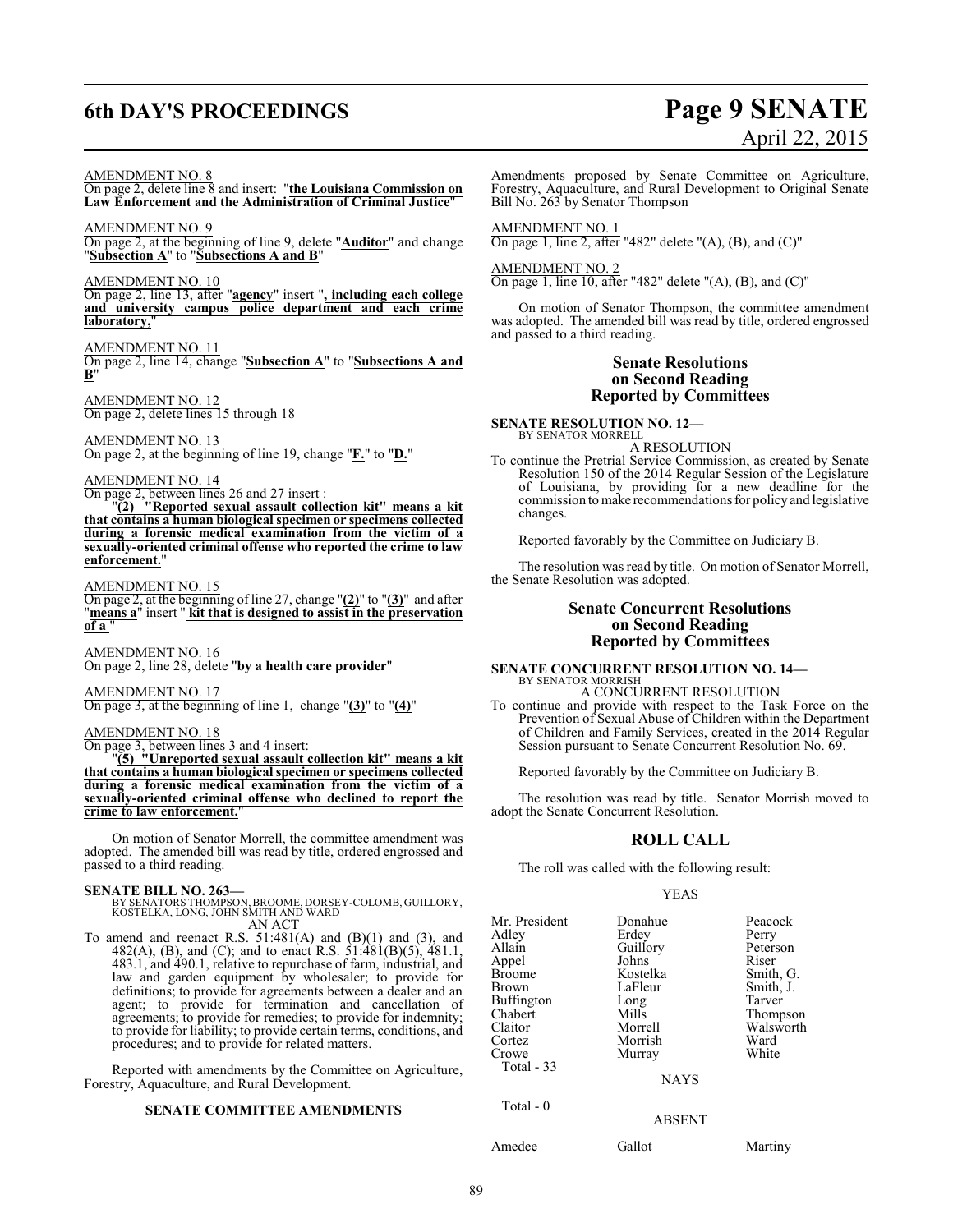Dorsey-Colomb Heitmeier Nevers Total - 6

The Chair declared the Senate had adopted the Senate Concurrent Resolution and ordered it sent to the House.

### **SENATE CONCURRENT RESOLUTION NO. 29—** BY SENATOR MORRELL

A CONCURRENT RESOLUTION

To extend the term of the Capital Punishment Fiscal Impact Commission, which was created to study the fiscal costs of the death penalty in Louisiana and to recommend any action or legislation that the commission deems necessary or appropriate.

Reported favorably by the Committee on Judiciary B.

The resolution was read by title. Senator Morrell moved to adopt the Senate Concurrent Resolution.

### **ROLL CALL**

The roll was called with the following result:

### YEAS

| Mr. President | Erdey       | Perry     |
|---------------|-------------|-----------|
| Adley         | Guillory    | Peterson  |
| Allain        | Heitmeier   | Riser     |
| Appel         | Johns       | Smith, G. |
| <b>Broome</b> | Kostelka    | Smith, J. |
| <b>Brown</b>  | LaFleur     | Tarver    |
| Buffington    | Long        | Thompson  |
| Chabert       | Mills       | Walsworth |
| Claitor       | Morrell     | Ward      |
| Cortez        | Morrish     | White     |
| Crowe         | Murray      |           |
| Donahue       | Peacock     |           |
| Total - 34    |             |           |
|               | <b>NAYS</b> |           |
|               |             |           |

### ABSENT

| Amedee        | Gallot  | <b>Nevers</b> |
|---------------|---------|---------------|
| Dorsey-Colomb | Martiny |               |
| Total - 5     |         |               |

Total - 0

The Chair declared the Senate had adopted the Senate Concurrent Resolution and ordered it sent to the House.

### **Rules Suspended**

Senator Morrell asked for and obtained a suspension of the rules to take up at this time:

### **Senate Resolutions on Second Reading**

The following Senate Resolutions were read and acted upon as follows:

**SENATE RESOLUTION NO. 38—**

BY SENATORS MORRELL, ALARIO AND MURRAY A RESOLUTION

To commend Johnny Jackson Jr. for founding the Gospel Is Alive Celebration concert and for his advocacy for the youth and senior citizens in the greater New Orleans area.

On motion of Senator Morrell the resolution was read by title and adopted.

# **Page 10 SENATE 6th DAY'S PROCEEDINGS**

### **SENATE RESOLUTION NO. 39—**

BY SENATOR JOHNS A RESOLUTION

To commend the Greater St. Mary Missionary Baptist Church of Lake Charles upon its history and accomplishments.

On motion of Senator Johns the resolution was read by title and adopted.

### **Senate Bills and Joint Resolutions on Third Reading and Final Passage**

### **Bagneris Rule**

Senator Murray moved to suspend the rules to temporarily pass over controversial Senate Bills on Third Reading and Final Passage with the intention of taking them up later, in their regular order and to specifically start with Senate Bill No. 4.

Without objection, so ordered.

**SENATE BILL NO. 4—**<br>BY SENATOR ALARIO AND REPRESENTATIVES BILLIOT AND GISCLAIR AN ACT

To name the new bridge across Caminada Pass to Grand Isle on LA 1 in Jefferson Parish as the "Andy Valence Memorial Bridge"; and to provide for related matters.

The bill was read by title. Senator Chabert moved the final passage of the bill.

### **ROLL CALL**

The roll was called with the following result:

### YEAS

| Mr. President          | Erdey                 | Peacock       |
|------------------------|-----------------------|---------------|
| Adley                  | Guillory              | Perry         |
| Appel                  | Heitmeier             | Peterson      |
| <b>Broome</b>          | Johns                 | Riser         |
| Brown                  | Kostelka              | Smith, G.     |
| <b>Buffington</b>      | LaFleur               | Smith, J.     |
| Chabert                | Long                  | Tarver        |
| Claitor                | Mills                 | Thompson      |
| Cortez                 | Morrell               | Walsworth     |
| Crowe                  | Morrish               | Ward          |
| Donahue<br>Total $-33$ | Murray<br><b>NAYS</b> | White         |
| Total $-0$             | <b>ABSENT</b>         |               |
| Allain                 | Dorsey-Colomb         | Martiny       |
| Amedee                 | Gallot                | <b>Nevers</b> |

The Chair declared the bill was passed and ordered it sent to the House. Senator Chabert moved to reconsider the vote by which the bill was passed and laid the motion on the table.

### **SENATE BILL NO. 6—**

Total - 6

BY SENATOR PERRY

AN ACT To name U.S. Highway 167 between the southern corporate limits of the village of Maurice and the northern corporate limits of the city of Abbeville in Vermilion Parish the "Deputy Allen Bares, Jr. Memorial Parkway"; and to provide for related matters.

The bill was read by title. Senator Perry moved the final passage of the bill.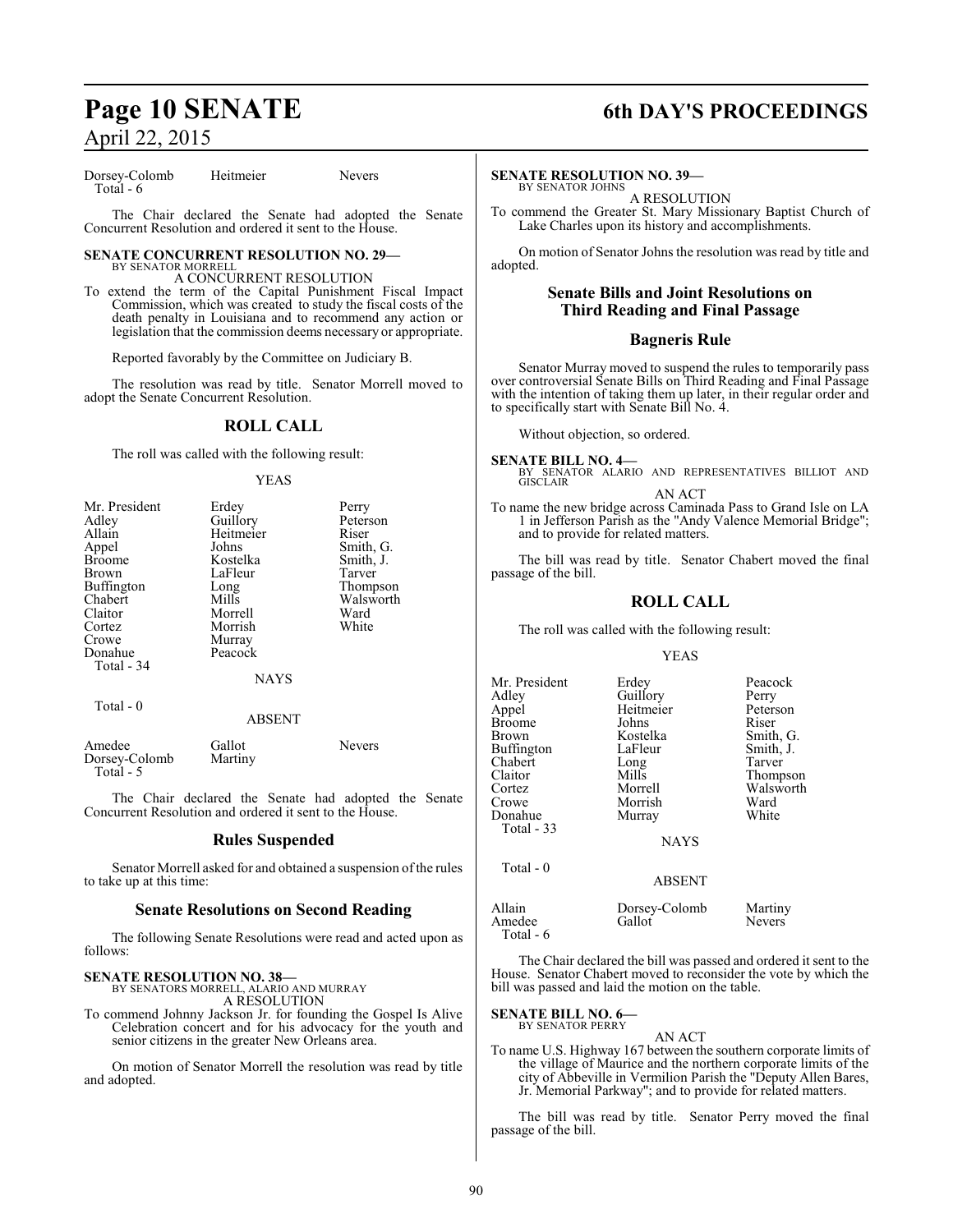### **ROLL CALL**

The roll was called with the following result:

### YEAS

| Mr. President<br>Adley<br>Allain<br>Appel<br><b>Broome</b><br><b>Brown</b><br>Buffington<br>Chabert<br>Claitor<br>Cortez<br>Crowe<br>Total - 32 | Donahue<br>Erdev<br>Guillory<br>Heitmeier<br>Johns<br>Kostelka<br>Long<br>Mills<br>Morrell<br>Morrish<br>Murray<br><b>NAYS</b> | Peacock<br>Perry<br>Peterson<br>Riser<br>Smith, G.<br>Tarver<br>Thompson<br>Walsworth<br>Ward<br>White |
|-------------------------------------------------------------------------------------------------------------------------------------------------|--------------------------------------------------------------------------------------------------------------------------------|--------------------------------------------------------------------------------------------------------|
| Total $-0$                                                                                                                                      | <b>ABSENT</b>                                                                                                                  |                                                                                                        |
| $\sim$ $\sim$                                                                                                                                   | - -                                                                                                                            | $\cdots$<br>$\sim$                                                                                     |

| Amedee        | LaFleur       | Smith, J. |
|---------------|---------------|-----------|
| Dorsey-Colomb | Martiny       |           |
| Gallot        | <b>Nevers</b> |           |
| Total - 7     |               |           |

The Chair declared the bill was passed and ordered it sent to the House. Senator Perry moved to reconsider the vote by which the bill was passed and laid the motion on the table.

### **SENATE BILL NO. 7—** BY SENATOR GUILLORY

AN ACT

To designate certain highways and bridges in the state highway system; to designate the intersection of Louisiana Highway 182 and Louisiana Highway 358 in Opelousas as the "St. Landry Parish Memorial Intersection"; to designate the US 190 bridge in Krotz Springs as the "Sal and Frank Diesi Bridge"; and to provide for related matters.

The bill was read by title. Senator Guillory moved the final passage of the bill.

YEAS

| Mr. President<br>Adley<br>Allain<br>Appel<br><b>Broome</b><br>Brown<br><b>Buffington</b><br>Claitor<br>Cortez<br>Donahue<br>Total - 30<br>Total - 0 | Erdey<br>Guillory<br>Heitmeier<br>Johns<br>Kostelka<br>Long<br>Mills<br>Morrell<br>Morrish<br>Murray<br><b>NAYS</b> | Peacock<br>Perry<br>Peterson<br>Riser<br>Smith, G.<br>Smith, J.<br>Tarver<br>Thompson<br>Walsworth<br>White |
|-----------------------------------------------------------------------------------------------------------------------------------------------------|---------------------------------------------------------------------------------------------------------------------|-------------------------------------------------------------------------------------------------------------|
|                                                                                                                                                     | <b>ABSENT</b>                                                                                                       |                                                                                                             |
| Amedee<br>Chabert<br>Crowe<br>Total - 9                                                                                                             | Dorsey-Colomb<br>Gallot<br>LaFleur                                                                                  | Martiny<br><b>Nevers</b><br>Ward                                                                            |

The Chair declared the bill was passed and ordered it sent to the House. Senator Guillory moved to reconsider the vote by which the bill was passed and laid the motion on the table.

# **6th DAY'S PROCEEDINGS Page 11 SENATE** April 22, 2015

### **SENATE BILL NO. 20—**

BY SENATOR LONG AND REPRESENTATIVE BROWN AN ACT

To amend and reenact R.S. 11:710, relative to employment of retirees of the Teachers' Retirement System of Louisiana; to allow certain retirees reemployed in certain positions to receive benefits during reemployment; to provide limitations; to provide for an effective date; and to provide for related matters.

### **Floor Amendments**

Senator Martiny sent up floor amendments.

### **SENATE FLOOR AMENDMENTS**

Amendments proposed by Senator Martiny on behalf of the Legislative Bureau to Engrossed Senate Bill No. 20 by Senator Long

### AMENDMENT NO. 1

On page 4, line 10, following the beginning of the line and before "**Such**" change "**Subparagraph (3) of this Paragraph**" to "**Paragraph (3) of this Subsection**"

AMENDMENT NO. 2 On page 6, line 7, following "**one**" and before "**of Paragraph**" change "**Subparagraph**" to "**subparagraph**"

AMENDMENT NO. 3 On page 8, line 1, following "pursuant to" and before "of this Section" change "Subsection A" to "Paragraph (A)(7)"

AMENDMENT NO. 4 On page 9, line 14, following "**service**" and before "**defined**" change "**as**" to "**in a position**"

AMENDMENT NO. 5

On page 9, line 18, following "**service**" and before "**defined**" change "**as**" to "**in a position**"

On motion of Senator Martiny, the amendments were adopted.

On motion of Senator Long, the amended bill was read by title and returned to its regular order on Third Reading and Final Passage.

### **SENATE BILL NO. 26—**

BY SENATOR JOHN SMITH AN ACT

To amend and reenact R.S. 34:2102(B), relative to the compensation of members of the board of the commissioners of the West Calcasieu Port; to provide for a maximum per diem for attending meetings by members; and to provide for related matters.

### **Floor Amendments**

Senator Martiny sent up floor amendments.

### **SENATE FLOOR AMENDMENTS**

Amendments proposed by Senator Martiny on behalf of the Legislative Bureau to Engrossed Senate Bill No. 26 by Senator John Smith

### AMENDMENT NO. 1

On page 1, line 3, following "board of" delete "the"

On motion of Senator Martiny, the amendments were adopted.

The bill was read by title. Senator John Smith moved the final passage of the amended bill.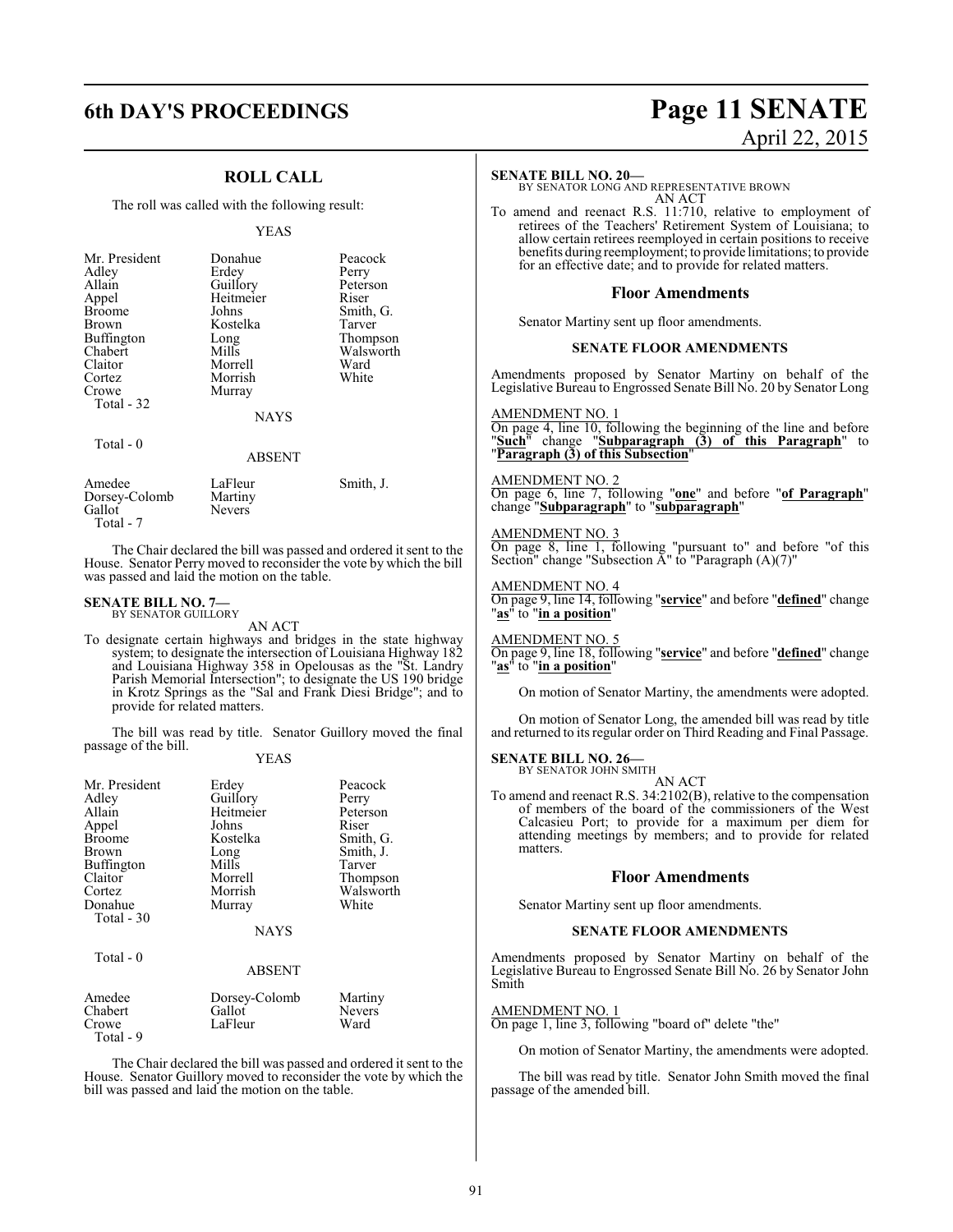# **Page 12 SENATE 6th DAY'S PROCEEDINGS** April 22, 2015

### **ROLL CALL**

The roll was called with the following result:

### YEAS

| Mr. President                            | Guillory                                    | Peaco        |
|------------------------------------------|---------------------------------------------|--------------|
| Adley                                    | Heitmeier                                   | Perry        |
| Allain                                   | Johns                                       | Riser        |
| Appel                                    | Kostelka                                    | Smitl        |
| <b>Broome</b>                            | LaFleur                                     | Smitl        |
| Chabert<br>Cortez<br>Erdey<br>Total - 29 | Morrell<br>Morrish<br>Murray<br><b>NAYS</b> | Wals<br>Ward |

Heitmeier<br>Johns Kostelka Smith, G.<br>LaFleur Smith, J. LaFleur Smith, J.<br>Long Tarver Long Tarver<br>Mills Thomp Buffington Mills Thompson Morrish

Walsworth<br>Ward

Guillory Peacock<br>
Heitmeier Perry

### Peterson Total - 1

### ABSENT

| Amedee<br>Claitor<br>Crowe<br>Total - 9 | Donahue<br>Dorsey-Colomb<br>Gallot | Martiny<br><b>Nevers</b><br>White |
|-----------------------------------------|------------------------------------|-----------------------------------|
|                                         |                                    |                                   |

The Chair declared the amended bill was passed, ordered reengrossed and sent to the House. Senator John Smith moved to reconsider the vote by which the bill was passed and laid the motion on the table.

#### **SENATE BILL NO. 28—** BY SENATOR BROWN

AN ACT

To enact R.S. 17:182.1 and 3996(B)(39), relative to schools and student instruction; to require public school governing authorities and schools to inform students and parents regarding certain homework assistance services; to provide for the posting of this information in public schools; to provide relative to Department of Education support; and to provide for related matters.

### **Floor Amendments**

Senator Brown proposed the following amendments.

### **SENATE FLOOR AMENDMENTS**

Amendments proposed by Senator Brown to Engrossed Senate Bill No. 28 by Senator Brown

### AMENDMENT NO. 1

On page 2, line 5, after "**Louisiana**" delete the remainder of the line and line 6, and insert "**to align and promote its after-school homework assistance services and programs related to elementary and secondary education.**"

On motion of Senator Brown, the amendments were adopted.

The bill was read by title. Senator Brown moved the final passage of the amended bill.

### **ROLL CALL**

The roll was called with the following result:

|                                                                                                                                              | <b>YEAS</b>                                                                                                                               |                                                                                                          |
|----------------------------------------------------------------------------------------------------------------------------------------------|-------------------------------------------------------------------------------------------------------------------------------------------|----------------------------------------------------------------------------------------------------------|
| Mr. President<br>Adley<br>Allain<br>Appel<br>Broome<br>Brown<br>Buffington<br>Chabert<br>Claitor<br>Cortez<br>Crowe<br>Donahue<br>Total - 34 | Erdey<br>Guillory<br>Heitmeier<br>Johns<br>Kostelka<br>LaFleur<br>Long<br>Mills<br>Morrell<br>Morrish<br>Murray<br>Peacock<br><b>NAYS</b> | Perry<br>Peterson<br>Riser<br>Smith, G.<br>Smith, J.<br>Tarver<br>Thompson<br>Walsworth<br>Ward<br>White |
| Total - 0                                                                                                                                    | <b>ABSENT</b>                                                                                                                             |                                                                                                          |
| Amedee<br>Dorsey-Colomb<br>Total - 5                                                                                                         | Gallot<br>Martiny                                                                                                                         | Nevers                                                                                                   |

The Chair declared the amended bill was passed, ordered reengrossed and sent to the House. Senator Brown moved to reconsider the vote by which the bill was passed and laid the motion on the table.

# **SENATE BILL NO. 67—**<br>BY SENATOR WHITE

AN ACT

To enact R.S. 32:402(C)(5), relative to motor vehicles; to provide a licensing exception for law enforcement officers to operate certain law enforcement vehicles; and to provide for related matters.

The bill was read by title. Senator White moved the final passage of the bill.

### **ROLL CALL**

The roll was called with the following result:

### YEAS

| Mr. President<br>Adley<br>Allain<br>Appel<br>Broome<br>Brown<br>Buffington<br>Chabert<br>Claitor<br>Cortez<br>Crowe<br>Total $-33$<br>Total - 0 | Donahue<br>Erdey<br>Heitmeier<br>Johns<br>Kostelka<br>LaFleur<br>Long<br>Mills<br>Morrell<br>Morrish<br>Murray<br><b>NAYS</b> | Peacock<br>Perry<br>Peterson<br>Riser<br>Smith, G.<br>Smith, J.<br>Tarver<br>Thompson<br>Walsworth<br>Ward<br>White |
|-------------------------------------------------------------------------------------------------------------------------------------------------|-------------------------------------------------------------------------------------------------------------------------------|---------------------------------------------------------------------------------------------------------------------|
|                                                                                                                                                 | <b>ABSENT</b>                                                                                                                 |                                                                                                                     |
| Amedee<br>Dorsey-Colomb<br>Total - 6                                                                                                            | Gallot<br>Guillory                                                                                                            | Martiny<br><b>Nevers</b>                                                                                            |

The Chair declared the bill was passed and ordered it sent to the House. Senator White moved to reconsider the vote by which the bill was passed and laid the motion on the table.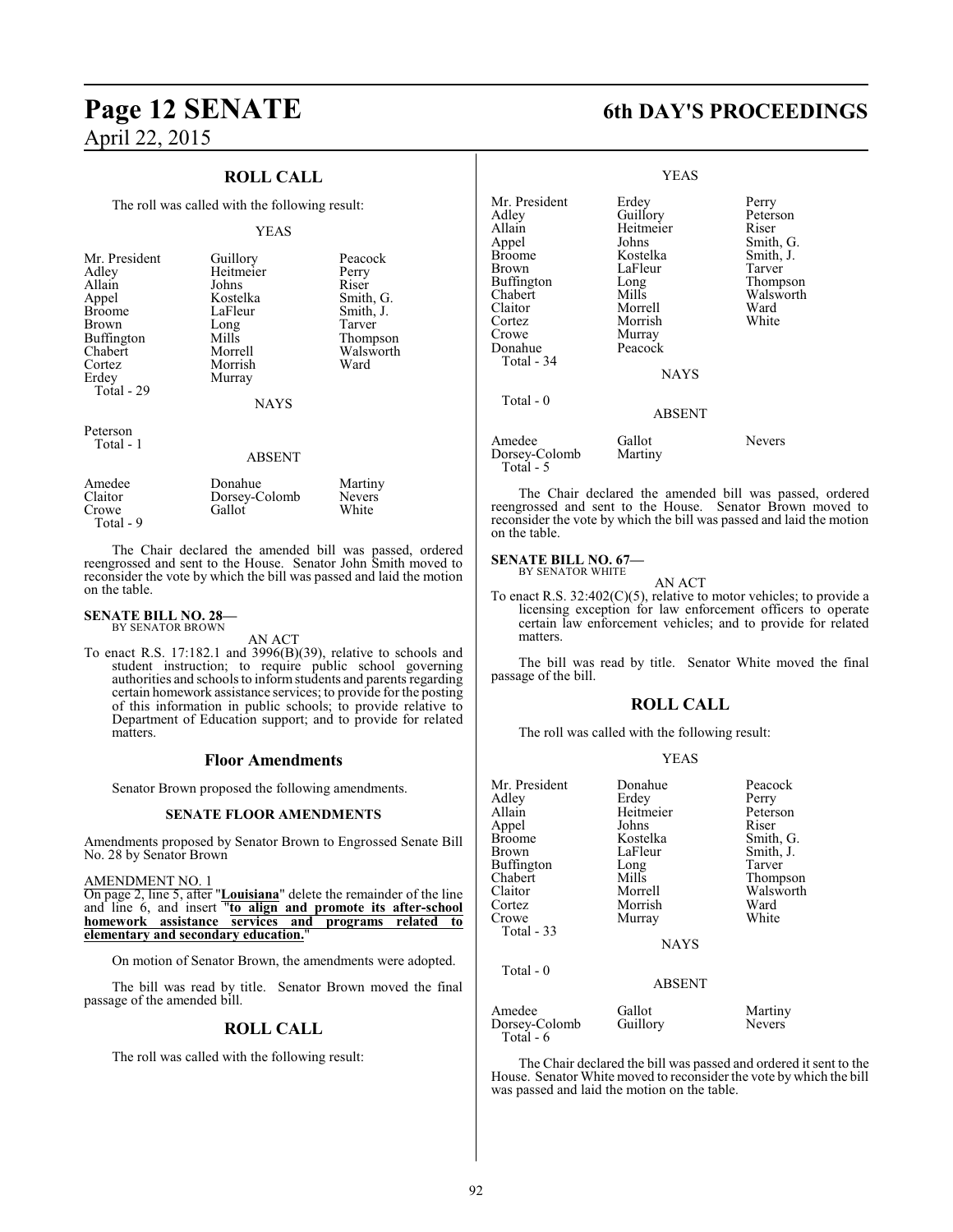### **SENATE BILL NO. 71—** BY SENATOR ERDEY

AN ACT

To enact R.S. 38:90.4(A)(1)(j), relative to the Statewide Flood-Control Program; to provide for information to be included in applications for funding of any flood-control projects; and to provide for related matters.

The bill was read by title. Senator Erdey moved the final passage of the bill.

### **ROLL CALL**

The roll was called with the following result:

### YEAS

| Mr. President<br>Adley<br>Allain<br>Appel<br><b>Broome</b><br>Brown<br>Buffington<br>Chabert<br>Claitor<br>Cortez<br>Donahue<br>Total - 32 | Erdey<br>Guillory<br>Heitmeier<br>Johns<br>Kostelka<br>LaFleur<br>Long<br>Mills<br>Morrell<br>Morrish<br>Murray<br><b>NAYS</b> | Peacock<br>Perry<br>Peterson<br>Riser<br>Smith, G.<br>Tarver<br>Thompson<br>Walsworth<br>Ward<br>White |
|--------------------------------------------------------------------------------------------------------------------------------------------|--------------------------------------------------------------------------------------------------------------------------------|--------------------------------------------------------------------------------------------------------|
| Total - 0                                                                                                                                  | ABSENT                                                                                                                         |                                                                                                        |
| Amedee<br>Crowe<br>Dorsey-Colomb<br>Total - 7                                                                                              | Gallot<br>Martiny<br>Nevers                                                                                                    | Smith, J.                                                                                              |

The Chair declared the bill was passed and ordered it sent to the House. Senator Erdey moved to reconsider the vote by which the bill was passed and laid the motion on the table.

### **SENATE BILL NO. 161—** BY SENATOR CHABERT

AN ACT

To amend and reenact R.S. 36:508.3(D), the introductory paragraph of R.S. 36:508.4(B), R.S. 36:508.4(B)(3) and (C), and Section 3 of Act No. 719 of the 2014 Regular Session of the Legislature, and to enact R.S. 51:3136( $A$ )(9), relative to the office of multimodal commerce in the Department of Transportation and Development; to provide for divisions in the office of multimodal commerce; to extend the time for creation and approval of an operational plan for the office by the Multimodal Commerce Advisory Commission; to add the commissioner of the office of multimodal commerce as a member of the Louisiana Board of International Commerce; to provide a time to appoint the commissioner of multimodal commerce; and to provide for related matters.

### **Floor Amendments**

Senator Martiny sent up floor amendments.

### **SENATE FLOOR AMENDMENTS**

Amendments proposed by Senator Martiny on behalf of the Legislative Bureau to Engrossed Senate Bill No. 161 by Senator Chabert

AMENDMENT NO. 1 On page 2, delete line 9

# **6th DAY'S PROCEEDINGS Page 13 SENATE** April 22, 2015

### AMENDMENT NO. 2

On page 2, at the beginning of line 17, delete "(1)"

On motion of Senator Martiny, the amendments were adopted.

The bill was read by title. Senator Chabert moved the final passage of the amended bill.

### **ROLL CALL**

The roll was called with the following result:

| v<br>I |
|--------|
|--------|

| Mr. President<br>Adley<br>Allain<br>Appel<br>Broome<br>Brown<br>Buffington<br>Chabert<br>Claitor<br>Cortez<br>Crowe<br>Total $-33$<br>Total $-0$ | Donahue<br>Erdey<br>Heitmeier<br>Johns<br>Kostelka<br>LaFleur<br>Long<br>Mills<br>Morrell<br>Morrish<br>Murray<br><b>NAYS</b> | Peacock<br>Perry<br>Peterson<br>Riser<br>Smith, G.<br>Smith, J.<br>Tarver<br>Thompson<br>Walsworth<br>Ward<br>White |
|--------------------------------------------------------------------------------------------------------------------------------------------------|-------------------------------------------------------------------------------------------------------------------------------|---------------------------------------------------------------------------------------------------------------------|
|                                                                                                                                                  | <b>ABSENT</b>                                                                                                                 |                                                                                                                     |
| Amedee<br>Dorsey-Colomb<br>Total - 6                                                                                                             | Gallot<br>Guillory                                                                                                            | Martiny<br><b>Nevers</b>                                                                                            |

The Chair declared the amended bill was passed, ordered reengrossed and sent to the House. Senator Chabert moved to reconsider the vote by which the bill was passed and laid the motion on the table.

### **SENATE BILL NO. 215—**

BY SENATOR WALSWORTH AN ACT

To enact R.S. 38:2573, relative to water conservation; to name the dam and spillway at Bayou D'Arbonne Lake; to direct the Department of Transportation and Development to erect and maintain signage; and to provide for related matters.

The bill was read by title. Senator Walsworth moved the final passage of the bill.

### **ROLL CALL**

The roll was called with the following result:

### YEAS

| Mr. President | Donahue   | Perry     |
|---------------|-----------|-----------|
| Adley         | Erdey     | Riser     |
| Allain        | Heitmeier | Smith, G. |
| Appel         | Johns     | Smith, J. |
| <b>Broome</b> | Kostelka  | Tarver    |
| <b>Brown</b>  | LaFleur   | Thompson  |
| Buffington    | Long      | Walsworth |
| Chabert       | Mills     | Ward      |
| Claitor       | Morrish   | White     |
| Cortez        | Murray    |           |
| Crowe         | Peacock   |           |
| Total - 31    |           |           |

**NAYS** 

Total - 0